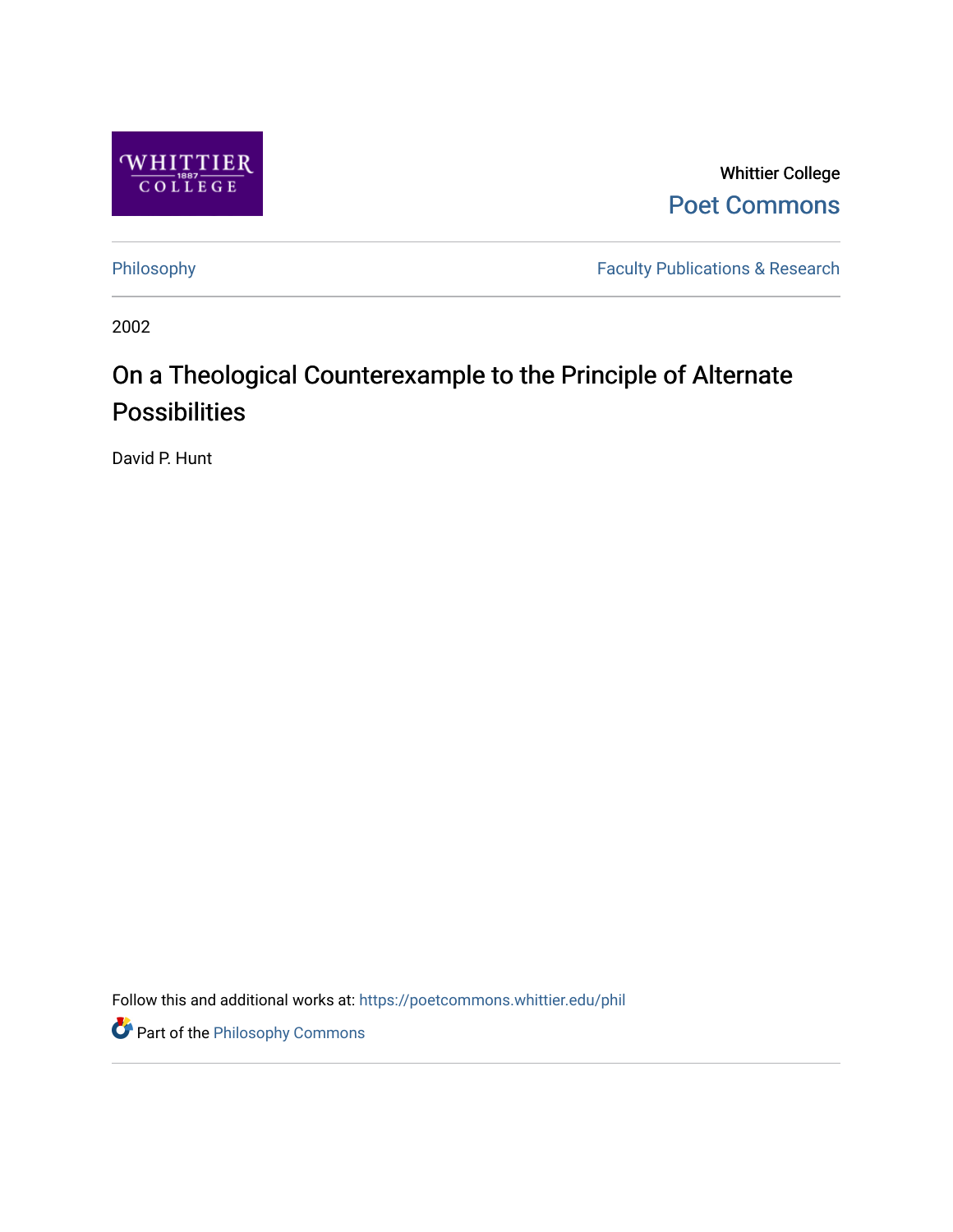## [Faith and Philosophy: Journal of the Society of Christian](https://place.asburyseminary.edu/faithandphilosophy)  [Philosophers](https://place.asburyseminary.edu/faithandphilosophy)

[Volume 19](https://place.asburyseminary.edu/faithandphilosophy/vol19) | [Issue 2](https://place.asburyseminary.edu/faithandphilosophy/vol19/iss2) Article 6

4-1-2002

### On a Theological Counterexample to the Principle of Alternate **Possibilities**

David P. Hunt

Follow this and additional works at: [https://place.asburyseminary.edu/faithandphilosophy](https://place.asburyseminary.edu/faithandphilosophy?utm_source=place.asburyseminary.edu%2Ffaithandphilosophy%2Fvol19%2Fiss2%2F6&utm_medium=PDF&utm_campaign=PDFCoverPages)

#### Recommended Citation

Hunt, David P. (2002) "On a Theological Counterexample to the Principle of Alternate Possibilities," Faith and Philosophy: Journal of the Society of Christian Philosophers: Vol. 19 : Iss. 2 , Article 6. DOI: 10.5840/faithphil200219226

Available at: [https://place.asburyseminary.edu/faithandphilosophy/vol19/iss2/6](https://place.asburyseminary.edu/faithandphilosophy/vol19/iss2/6?utm_source=place.asburyseminary.edu%2Ffaithandphilosophy%2Fvol19%2Fiss2%2F6&utm_medium=PDF&utm_campaign=PDFCoverPages)

This Article is brought to you for free and open access by the Journals at ePLACE: preserving, learning, and creative exchange. It has been accepted for inclusion in Faith and Philosophy: Journal of the Society of Christian Philosophers by an authorized editor of ePLACE: preserving, learning, and creative exchange.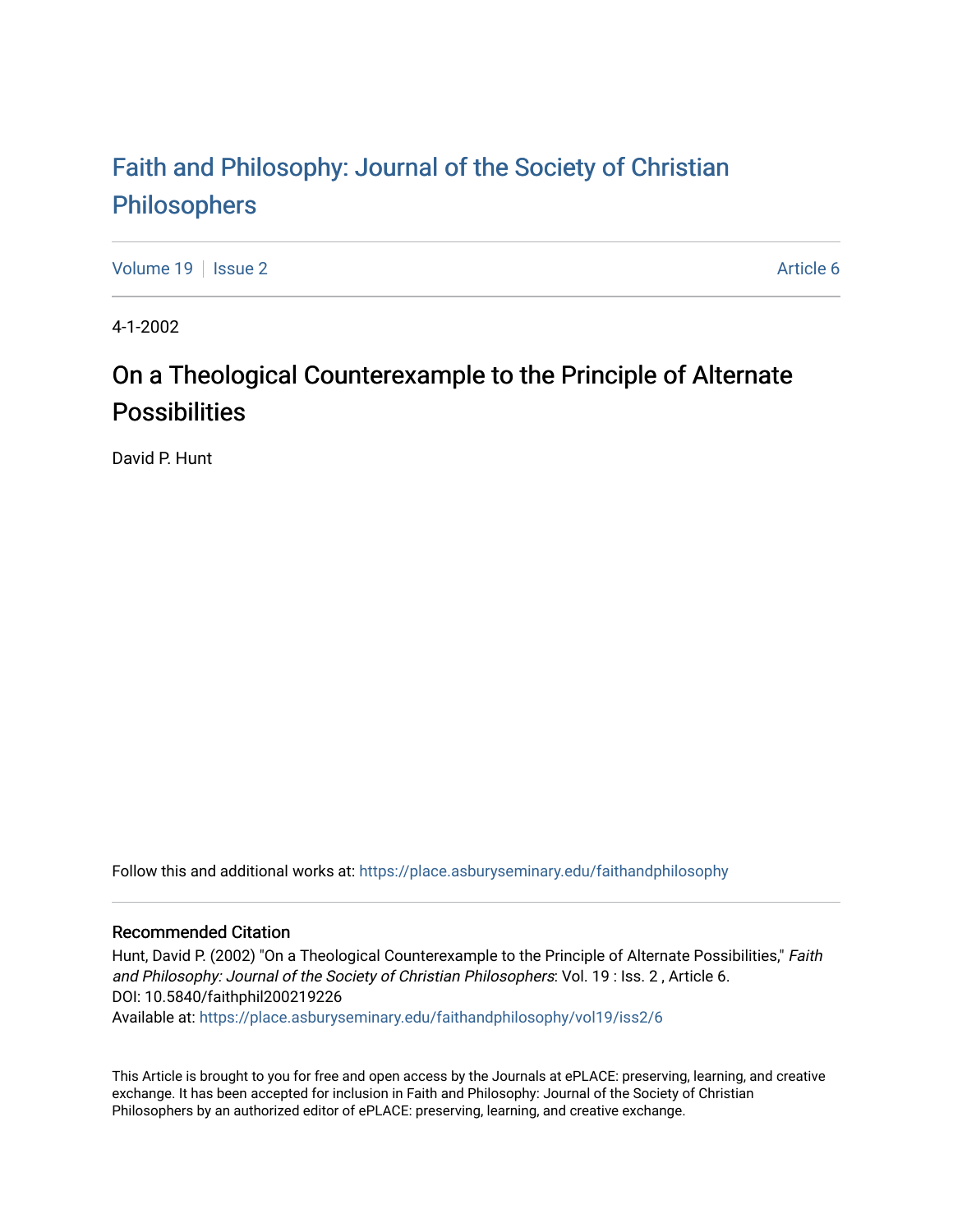### ON A THEOLOGICAL COUNTEREXAMPLE TO THE PRINCIPLE OF ALTERNATE POSSIBILITIES

### David P. Hunt

In an earlier paper in this journal I suggested that the standard argument for theological fatalism provides a counterexample to one of its own premises, the Principle of Alternate Possibilities. David Widerker has recently urged in these pages three objections to my suggestion. I here argue that only the third of these objections raises a serious difficulty for my position, though even this difficulty is far from decisive.

The classic argument for the incompatibility of divine omniscience and human freedom proceeds by showing that infallible foreknowledge precludes alternative possibilities, while "Frankfurt-style" counterexamples to the Principle of Alternate Possibilities (or "PAP") are supposed to show that an agent can be free (in the sense required for moral responsibility) even when alternative possibilities are unavailable. When juxtaposed in this way, it is clear that the latter has the potential to undermine the former. Call this challenge to the argument for theological fatalism the "Frankfurt Objection," to distinguish it from other critiques of theological fatalism (based on the "Boethian" appeal to God's timeless eternity, the "Ockhamist" distinction between "hard"and "soft" facts about the past, and so on). What is less clear, but nevertheless compelling once it is noticed (or so it seems to me), is that divine foreknowledge provides its own counterexample to PAP, making the Frankfurt Objection to a considerable degree independent from current controversies surrounding standard Frankfurt-style counterexamples.

T offered an initial argument for this position in an article in this journal.' A recent reply by David Widerker<sup>2</sup> makes this an apt occasion for elaborating on my argument, especially since Widerker puts his finger on the very points at which other readers (at least those unpersuaded by my argument!) are most likely to balk.

I

The Principle of Alternate Possibilities is perhaps best thought of as a family of principles all of which make alternatives of some sort a requirement for moral agency. Frankfurt formulated the principle he aimed to refute in this way:

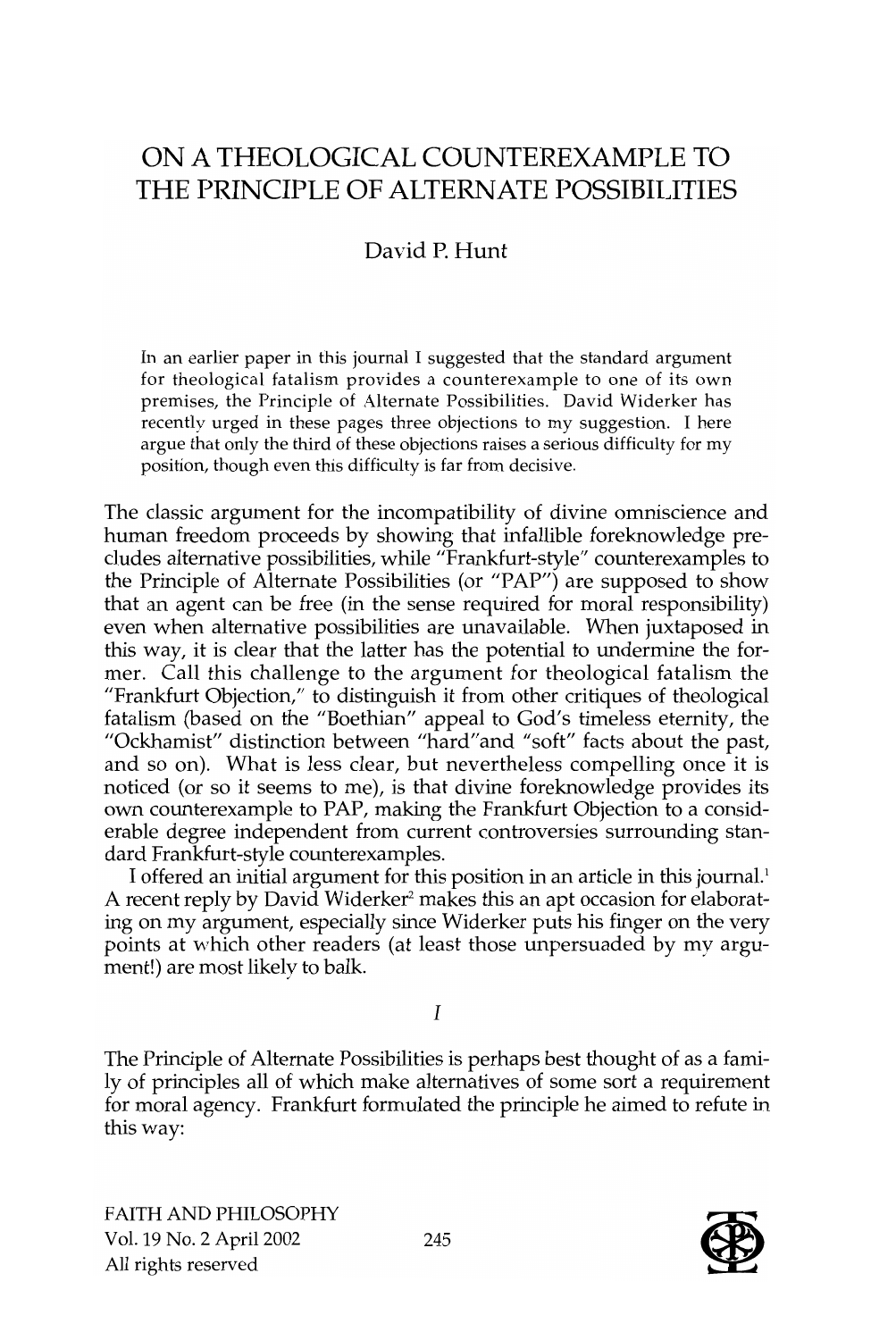PAP A person is morally responsible for what he has done only if he could have done otherwise.<sup>3</sup>

The debate over PAP has led some to suggest that other formulations are more perspicuous, and Widerker specifically cites

PAD An agent is morally responsible for his *decision* (choice, undertaking) to perform an act A only if he could have avoided making if

as the relevant principle in his reply to my paper. Given our interest in the implications of such principles for the argument for theological fatalism, which has traditionally been couched in terms of free agency rather than moral responsibility, an even more relevant formulation would be something like

PAF A person is (libertarianly) free in his decision (choice, undertaking) to perform an act A only if he could have avoided making it.

Since differences between these formulations, important and even critical in some contexts, do not figure in Widerker's critique of my position, let's refer to all of them indifferently as 'PAP'.

Frankfurt's argument against PAP, like the argument for theological fatalism, is concerned with the implications for moral agency of a situation in which a putative agent does something that is inevitable (given the circumstances). This allows for parallel formulations of the two arguments, something I presupposed but did not work out in any detail in my original article. Let me begin by remedying that lack, not only because the parallel is of independent interest, but also because an explicit comparison of the two arguments should make it easier to understand my thesis and Widerker's objections to it.

Let's consider first the argument for theological fatalism. One standard way to construct the argument is this. First, posit an action, preferably one that looks initially like an uncontroversial instance of free agency. (If it doesn't look like a very good candidate for free action in the first place, the argument's contrarian conclusion won't hold much interest.) Second, appeal to the classic theistic concept of God (in its temporalist version), according to which the posited action was foreknown by God as long ago as one pleases, without any possibility of His being mistaken. Third, infer from God's infallible prior knowledge of this action that no alternatives to it were available to the agent. Fourth, introduce a principle like PAP which makes the availability of alternatives a requirement of free agency. Finally, conclude that the action is not free after all, despite the eleutheric virtues that made it look initially like such an attractive candidate.

Following this recipe should result in an argument something like this:

- (J) Jones decides to mow his lawn on August 15, 2000.
- (G) Before Jones was born, God knew infallibly that he would decide to mow his lawn on August 15, 2000.
- (I) It was never possible for Jones not to decide to mow his lawn on August 15,2000.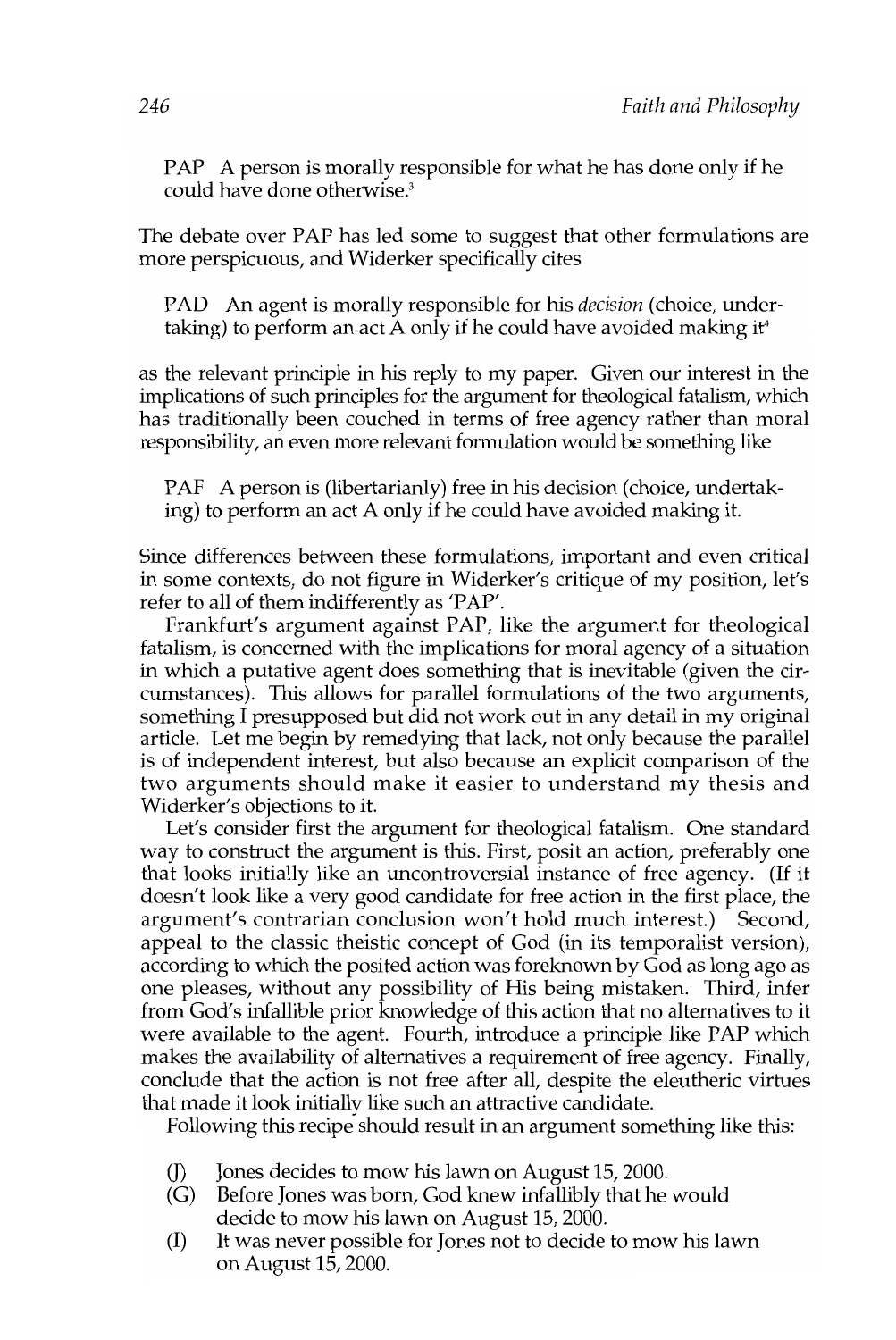- (P) An agent X does an action A *freely* only if it was sometime possible for X not to do A.
- (N) Jones does not freely decide to mow his lawn on August 15, 2000.

Call this 'The God Argument,' or TGA. There are, of course, many other ways that the argument for theological fatalism can be formulated; but the foregoing does the job, and does it in a way that makes the argument particularly amenable to comparisons with Frankfurt's argument.

There are two respects in which TGA must be modified if it is to be transformed into a typical Frankfurt-style argument against PAP. In the first place, the two arguments appeal to different *sources* of unavoidability. In a Frankfurt-style argument,  $(\tilde{G})$  is replaced with something like

(F) Before Jones was born, a Frankfurt-device was programmed to ensure that Jones decide to mow his lawn on August 15, 2000.<sup>5</sup>

A "Frankfurt-device" is a mechanism capable of monitoring and/or controlling a person's mental processes to any required degree of precision. In the case premised in (F), the device is set to intervene in Jones's mental processes to bring about his deciding to mow his lawn on August 15, 2000 if a certain triggering-event occurs, where this event is one that occurs if Jones (absent intervention by the device) is not going to decide to mow his lawn on August 15, 2000. Given this set-up, either Jones decides on his own to mow his lawn on August 15, or the device forces him to decide to mow his lawn on August 15; there is no alternative available to Jones in which he does *not* decide to mow on August 15. So (F), no less than (G), implies (I). Let's call this argument, in which TGA is modified by replacing (G) with (F), 'The Frankfurt Argument,' or TFA.

Of course TFA is not *Frankfllrt's* argument-quite the contrary. To reach the argument that Frankfurt thought warranted by premises (J)-(I), one more modification is needed, this time in the argument's endgame. The point of positing a situation like the one set out in (F) is that we have at least some inclination here *not* to endorse the conclusion (P)-(N) when it comes at the end of TFA. While the argument's opening moves (if sound) do guarantee that Jones will decide to mow, one way he might decide to mow is by deciding to do so *on his own,* without the ministrations of the Frankfurt-device. If that is indeed how the scenario unfolds, and nothing happens to trigger the device's intervention, we may even have a pretty strong inclination to endorse a very different ending to TFA, modifying the argument as follows:

- (J) Jones decides to mow his lawn on August 15, 2000.
- (F) Before Jones was born, a Frankfurt-device was programmed to ensure that Jones decide to mow his lawn on August 15, 2000.
- (I) It was never possible for Jones not to decide to mow his lawn on August 15, 2000.
- (N\*) Jones freely decides to mow his lawn on August 15, 2000.
- (P\*) It's not the case that an agent X does an action *Afreely* only if it was sometime possible for X not to do A.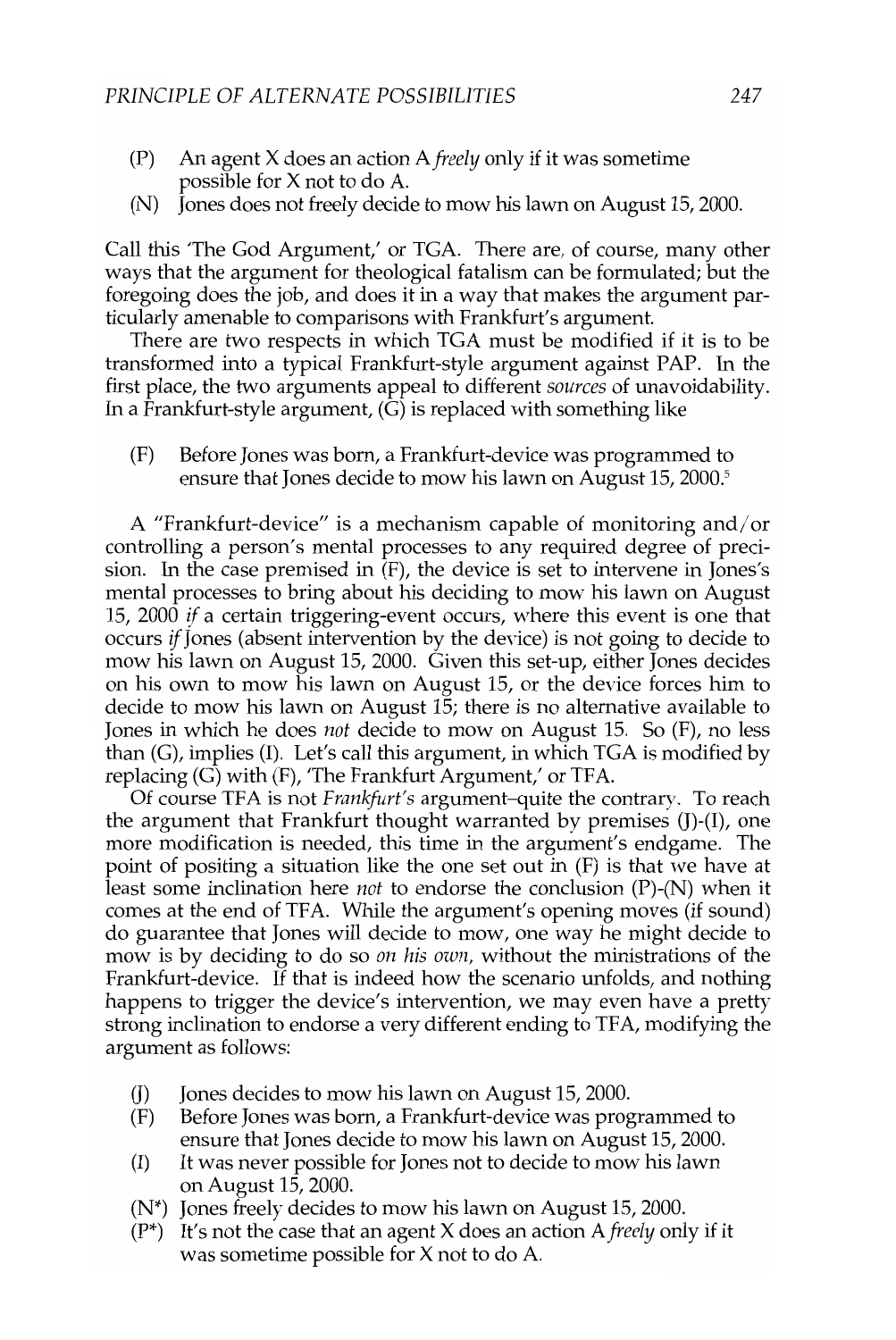When unavoidability comes about through something like (F), Frankfurt maintained, our original confidence in the agent's freedom is unshaken. But then PAP must be false. Call this Frankfurtian argument, which ends with  $(N^*)$ - $(P^*)$  rather than  $(P)$ - $(N)$ , 'TFA\*'.

Insofar as TFA\* comes closer to our considered judgments than TFA, (F) qualifies as a (possible) counterexample to PAP; and insofar as (F)'s qualifications for this role survive the inevitable criticisms from PAP's defenders, thereby earning it promotion from possible to actual counterexample, PAP is no longer available as a reliable principle for use in TGA and similar arguments. In sum, acceptance of  $TFA^*$  implies acceptance of  $P^*$ ; but this implies nonacceptance of TGA, which contains (P)-the contradictory of  $(P^*)$ -as a premise. That's the obvious way to run the Frankfurt Objection to theological fatalism.

The thesis of my earlier paper was that there is another, more direct way that this objection can go. Just as TFA\* is more appealing than TFA, so the following argument (1 suggested) is more appealing than TGA:

- (J) Jones decides to mow his lawn on August 15, 2000.
- (G) Before Jones was born, God knew infallibly that he would decide to mow his lawn on August 15, 2000.
- (1) It was never possible for Jones not to decide to mow his lawn on August 15, 2000.
- (N\*) Jones freely decides to mow his lawn on August 15, 2000.
- (P\*) It's not the case that an agent X does an action A *freely* only if it was sometime possible for X not to do A.

This argument-call it 'TGA $^*$ -is just like TGA except that it ends with  $(N^*)$ - $(P^*)$  instead of  $(P)$ - $(N)$  (and just like TFA\* except that it contains  $(G)$ ) instead of (F)). Frankfurt explained his (and what he assumed would be his readers') preference for TFA\* over TFA as follows: the fact that the device stripped Jones of alternative courses of action "played no role at all in leading him to act as he did;" indeed, this fact "could have been subtracted from the situation without affecting what happened or why it happened in any way;" so this fact is "irrelevant to the problem of accounting for [Jones's] action" and "does not help in any way to understand either what made him act as he did or what, in other circumstances, he might have done." But what is true of the device in  $(F)$  is equally true of God's foreknowledge in (G). (As Augustine puts it in *The City of God,* "a man does not therefore sin *because* God foreknew that he would sin."?) If this is correct-and I don't see how it can be denied-then (G) is itself a counterexample to PAP.

If (F) is *also* a counterexample, well and good-the more the merrier. But perhaps (F) is deficient in some respect, as its many critics have urged. Then it's important that the Frankfurt Objection to theological fatalism does not depend on (F) or some scenario in the neighborhood of (F), but can appeal directly to (G), which differs from (F) at just those points where critics have found (F) most vulnerable as a counterexample to PAP.<sup>8</sup>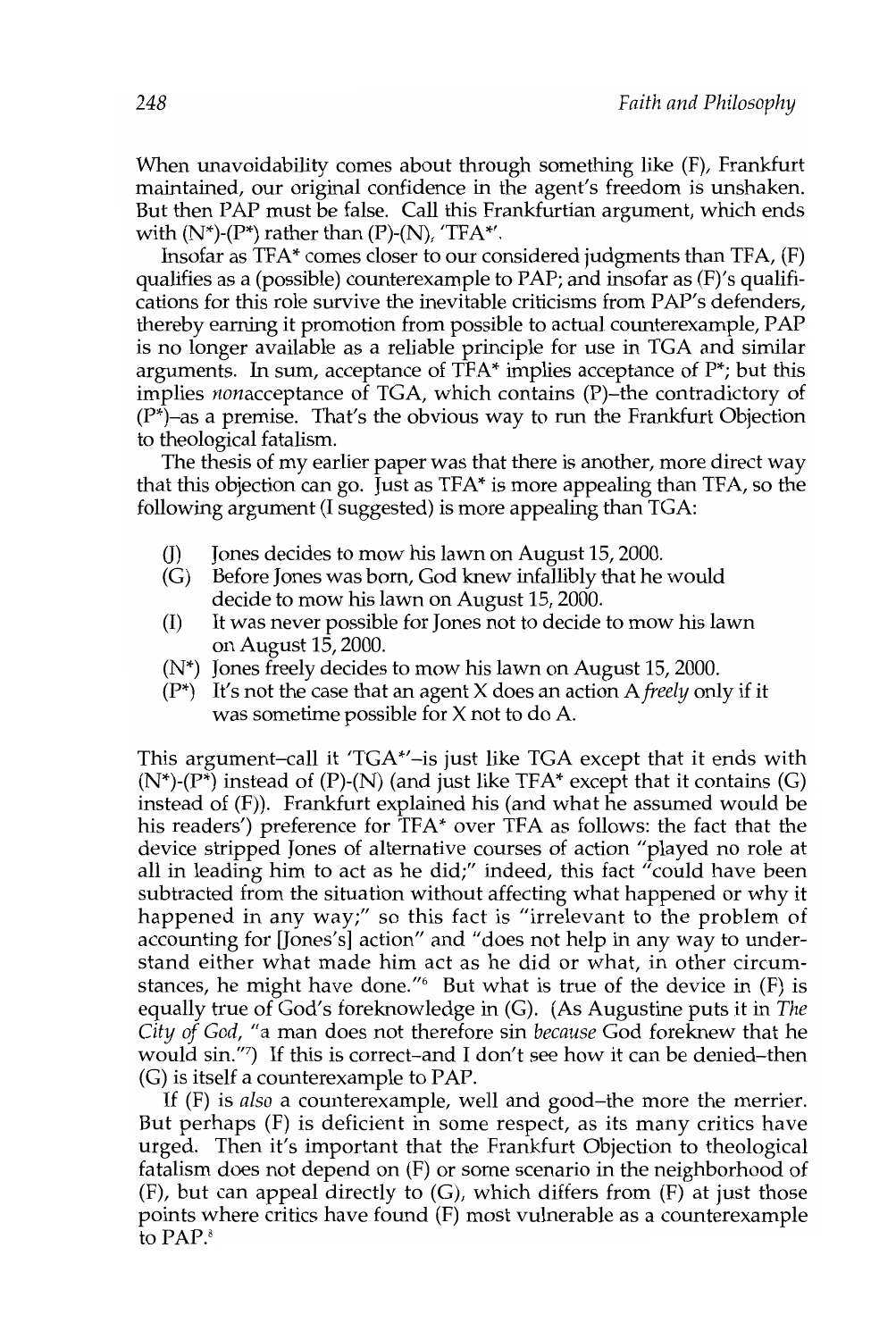Despite the evident advantages of basing the Frankfurt Objection to theological fatalism on a direct appeal to  $TGA*$  rather than a refutation of  $PAP$ via TFA\*, Widerker believes that three serious objections can be raised against my proposal.

(1) He notes in the first place that a proposed counterexample to PAP can succeed only if "Jones acts on his own and yet his decision to do A is unavoidable," and he claims that it is doubtful whether this requirement is really met when unavoidability results from divine foreknowledge. Perhaps so; at least I found it doubtful, before being persuaded otherwise. But why exactly does Widerker find it doubtful? His reason is that Jones's decision is "metaphysically necessitated" by God's prior belief, in the sense that (a) God's belief "is distinct from, and temporally prior to," Jones's decision, and (b) the former entails the latter; but necessitation of this sort "is incompatible with libertarian freedom." Certainly the libertarian would never concede Jones's decision to be a case of free agency if it were *"nomically necessitated* by a temporally prior fact." So why suppose, Widerker asks, that he would treat a case of metaphysical necessitation any differently?<sup>9</sup>

It seems to me that this first objection is best understood as setting the stage for Widerker's second objection, since the first objection by itself does little to undermine the force of TGA\*. The objection involves two crucial claims: (i) God's prior belief *metaphysically necessitates* Jones's subsequent decision; and (ii) metaphysical necessitation, like nomic necessitation, violates libertarian strictures on free agency. Neither claim, I believe, succeeds in blunting (G)'s efficacy as a counterexample to PAP.

The first of these claims is surely true, given the understanding of 'metaphysical necessitation' found in (a) and (b) above. (What makes the necessity *metaphysical* is presumably its connection with metaphysically necessary facts about God's knowledge, existence, and relation to time.) At least claim (i) had *better* be true if divine foreknowledge is to play its role as counterexample. As Widerker notes, one requirement for an effective counterexample to PAP is that it render the action in question unavoidable. But the *only* reason for thinking that divine foreknowledge renders its objects unavoidable-for thinking, in the case at hand, that (I) follows from (G) in TGA-is that once God forms the belief that Jones will decide to mow on August IS, there are no longer any metaphysically possible worlds in which Jones does *not* decide to mow on August 15.<sup>10</sup> So if I want divine foreknowledge to render Jones's decision unavoidable, as it must do if it is to generate an effective counterexample to PAP, I need to insist on claim (i) rather than challenging it. It is worth noting further that one important weakness that critics (including Widerker) have urged against TFA\* is that a counterfactual device like the one employed in (F) cannot effectively preclude all alternatives to the actual sequence of mental events leading up to a particular action, leaving open the possibility of "flickers of freedom" that might be enough to satisfy PAP. But then it should be a virtue, not a vice, of (G) that divine omniscience precludes *all* alternatives to the actual future, and so precludes *a fortiori* all morally relevant alternatives. In sum,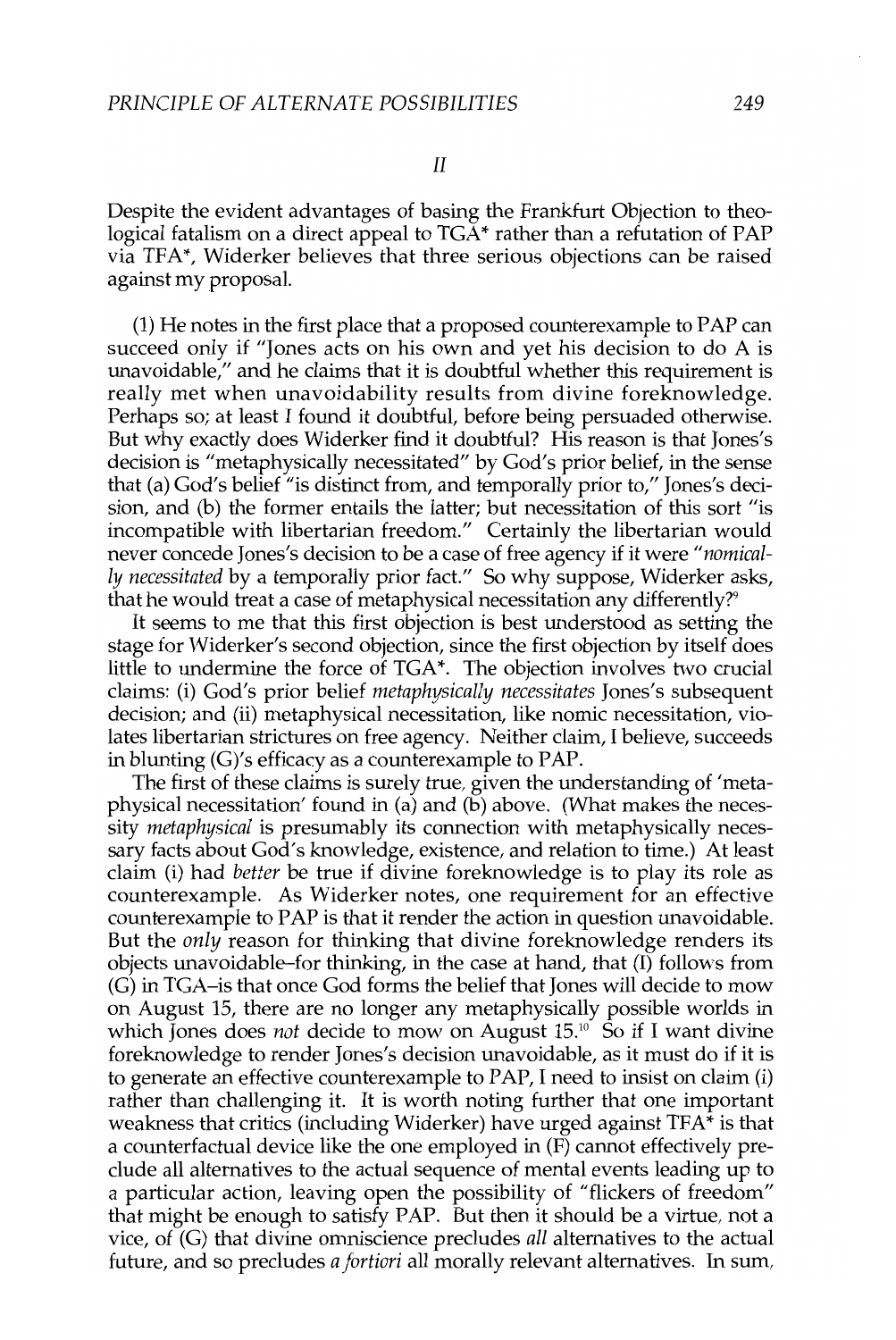the fact that God's belief necessitates Jones's decision, far from constituting an objection, instead certifies that (G) satisfies a critical desideratum of any good counterexample to PAP.

But what about claim (ii)? There are two principal reasons why a libertarian might think that nomic necessitation is incompatible with free agency. The *first* reason is simply that it rules out alternate possibilities. In this respect nomic and metaphysical necessitation are indeed on a par: if the one is incompatible with libertarianism just in virtue of precluding alternative futures, so is the other. But *this* ground for claim (ii) is dialectically inappropriate, since it amounts to nothing more than a reassertion of PAP, the very principle that is in question. My thesis, after all, is that  $(G)$ , like (F), is a case in which we have (or on reflection ought to have) an intuition that PAP yields the wrong result Obviously this thesis is not refuted simply by pointing out that Jones's decision to mow, given (G), does not satisfy PAP-it's not supposed to satisfy it. The thesis can be refuted only by undermining the force of the counterexample, and nothing in Widerker's first objection is equipped to do this.

The *second* reason the libertarian might think that nomic necessitation is incompatible with free agency is that it locates a causally sufficient explanation for the agent's behavior in conditions external to the agent (namely, natural laws and states of the universe prior to the agent's birth). This means that the agent is not the original source of the action; when tracing moral responsibility, the agent cannot serve as a little "first mover" to which we can point and declare, "the buck stops here!" But this reason provides no support for claim (ii), since nomic and metaphysical necessitation (at least the sort of metaphysical necessitation entailed by infallible foreknowledge) are *not* on a par in this respect. The fall of a stone and the Fall of Adam are quite different, Augustine argued in *On Free Choice of the Will,* though both are necessary (given prior conditions). The former comes about when the stone's nature is subjected to external forces, while nothing about divine foreknowledge suggests that the foreknown action originates anywhere but in the agent.

Just as your memory does not force the past to have happened, God's foreknowledge does not force the future to happen. And just as you remember some things that you have done but did not do everything that you remember, God foreknows everything that he causes but does not cause everything that he foreknows. Of such things he is not the evil cause, but the just avenger.<sup>11</sup>

While foreknowledge does *precede* its objects in the temporal order, it *succeeds* them in the logical or explanatory order. So this second libertarian complaint about nomic necessitation, a complaint which (unlike the first one) does not simply presuppose PAP, has no purchase on (G).

The problem with Widerker's first objection, then, is that his first claim-that God's prior belief *metaphysically necessitates* Jones's subsequent decision-is consistent with (and even required by) the position he is critiquing, while his second claim-that metaphysical necessitation, like nomic necessitation, violates libertarian strictures on free agency-appears to rest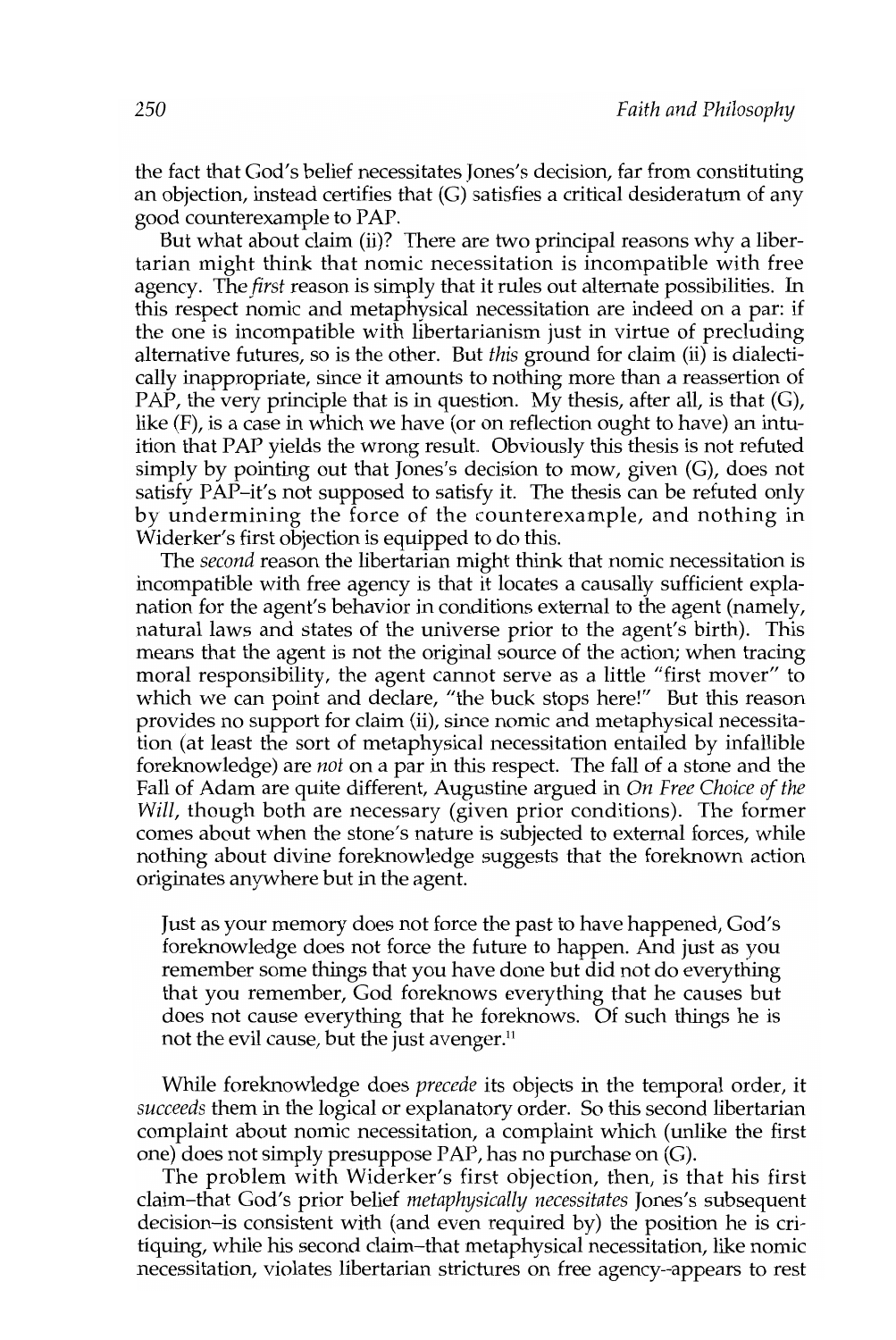on little more than a prior commitment to PAP, the very principle that is at issue. But if Widerker's first objection fails to engage my argument, his second objection addresses it head-on.

(2) The legitimacy of using  $TGA^*$  to trump the theological fatalist's  $TGA$ clearly rests on whether one can apply to (G) the same judgments Frankfurt made about (F). This means, by way of review, that God's foreknowledge of Jones's decision "played no role at all in leading him to act as he did," "could have been subtracted . . . without affecting what happened," "does not help in any way to understand ... what made him act as he did," and so on. Widerker sums up the essential idea this way:

Jones would have decided in the same way and for the same reasons even if the factor that made it impossible for him to decide otherwise were absent.<sup>12</sup>

Widerker claims, however, that this is *not* the case in a divine foreknowledge scenario. Given (G), what is the closest possible world in which the factor that made it impossible for Jones to decide otherwise is absent? It's not a world in which *God* is absent, since God's existence is metaphysically necessary. Nor is it a world in which God *fails to know*  what Jones will do, since omniscience is one of God's metaphysically necessary properties. Instead, it is a world in which God exists and knows what Jones will do, but what He knows is *different* than what He knows in the original scenario, because Jones decides differently. But if this is how the modal facts lie, then it is false in (G) that "Jones would have decided in the same way and for the same reasons even if the factor that made it impossible for him to decide otherwise were absent."

What should be said about this objection? Note first that Widerker's summary overlooks some of the other features of (F) that make us reluctant to count the unavoidability of Jones's decision against its freedom, namely, that the factor entailing unavoidability "played no role at all in leading him to act as he did" and "does not help in any way to understand ... what made him act as he did." These both seem true in (G) as well, even if we are persuaded by Widerker to withdraw the judgment that God's foreknowledge of Jones's decision to mow" could have been subtracted ... without affecting what happened." But it seems to me that the latter still captures something about (G) that is intuitively right. Even if God's nonexistence or nonomniscience is metaphysically impossible, I can at least *imagine* these states of affairs, and this may be all that is needed. Perhaps what is relevant when applying the "subtraction test" to a putative counterexample to PAP is that it be *epistemically* rather than *alethically* possible to subtract the factor in question. Even theists can (and sometimes, during a "dark night of the soul," do) entertain the possibility that God does not exist; less drastically, some theists not only entertain but actually hold the belief that God lacks infallible knowledge of future contingencies like Jones's decision to mow, and theists like myself who do accept infallible omniprescience can nevertheless allow for the possibility (however small!) that our judgment has been corrupted by a perfectbeing theology which reflects pagan neoplatonism rather than the authentic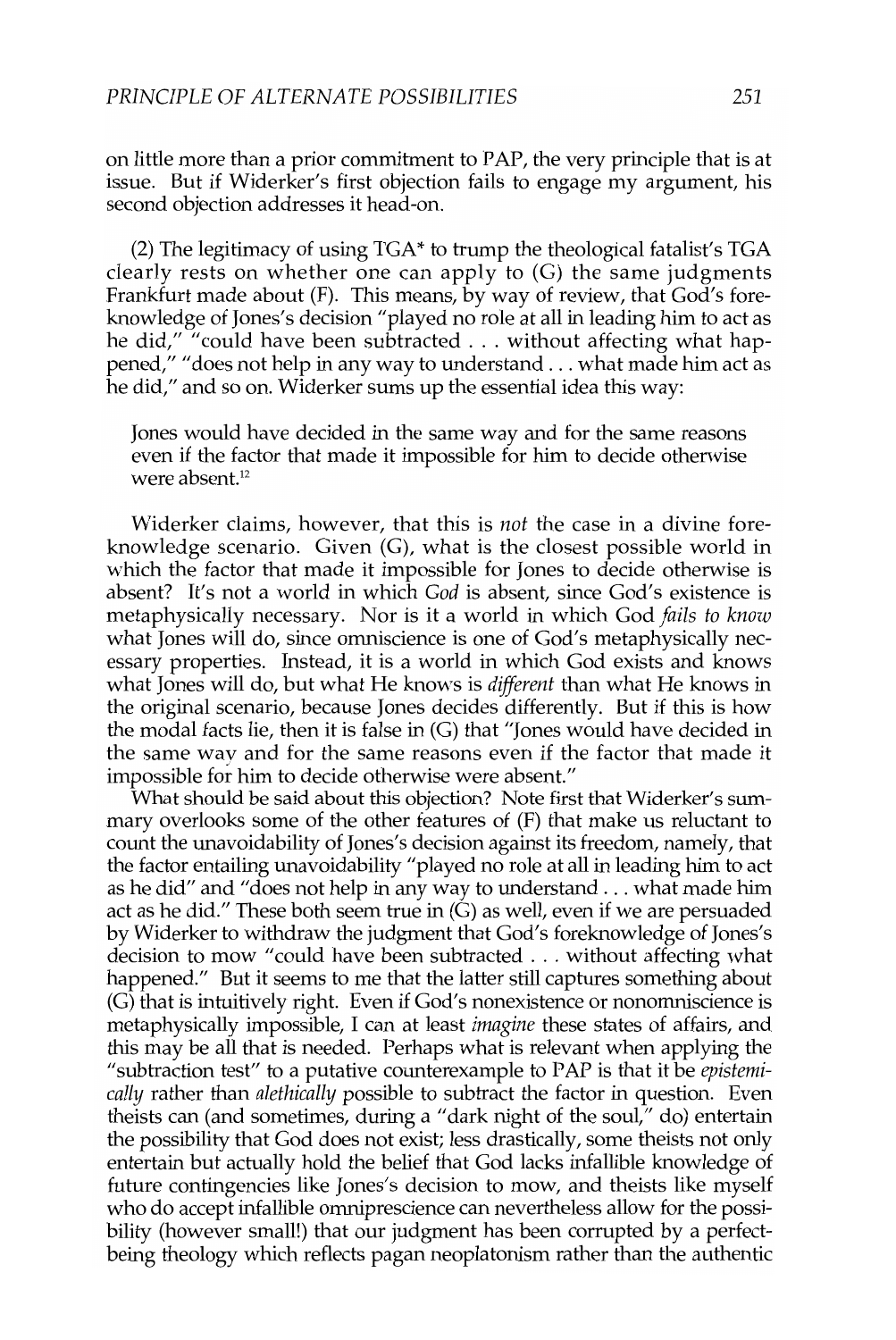teaching of Scripture. So it seems to me that I *can* perform a thought-experiment in which God's foreknowledge of Jones's decision is subtracted from the situation, and that the result of mentally excising this item of knowledge (which after all plays no causal or explanatory role vis-a-vis Jones's decision) is that Jones's decision is completely unaffected. The fact that this is not the result mandated by the standard semantics for counterfactual conditionals is not as troubling as it might otherwise be, since the Lewis-Stalnaker interpretation of conditionals with impossible antecedents is widely regarded as unsatisfactory (or at least counterintuitive) in any case.

Widerker's first two objections are natural ones to raise, and doubtless give expression to worries shared by other readers. I hope I have shown that they do not raise any serious difficulties for my position. Unfortunately, I cannot show this in the case of Widerker's third objection, since this one *does* point to a very real cost of endorsing TGA\*, providing what is probably the strongest reason why an anti-PAPist like myself can never get entirely free from the allure of PAP.

(3) Widerker points out that there is an independent argument for PAP which poses an embarrassing challenge for anyone who thinks that moral responsibility is compatible with infallible omniscience. Suppose, with Augustine, that Adam ate of the Tree of Knowledge "on his own," despite God's foreknowledge having rendered it necessary that he would do so. That he did it "on his own" rebuts one kind of challenge to Adam's moral responsibility; but the fact that Adam's action violates PAP leaves it open to another challenge. The following question can now be asked on Adam's behalf: *what should he have done in the situation* in *question,* so *as to be able to escape moral blame?* Given God's infallible foreknowledge, there is nothing else he *could* have done-but then it's hard to see how there could be something else he *should* have done. Widerker calls this the "What-should-hehave-done? defense" or "W-defense" for short.<sup>13</sup>

This is admittedly a very powerful consideration on the side of PAP; moreover, it does not appear to make any difference to the W-defense whether  $(I)$  is derived from  $(G)$ , or from some other alternative-eliminator like (F) (or the assumption of universal causal determinism, for that matter). In my paper I drew attention to intuitions favoring  $TGA^*$  over  $TGA$ ; Widerker here draws attention to a central intuition favoring TGA over TGA\*. Given this clash of intuitions, what should one do?

I don't find myself capable of simply denying one set of intuitions. I don't think that the defenders of PAP should do so either. In another recent paper I observed that most PAPists, including Widerker, appear to accept (or at least leave unchallenged) the key *moral* claim underlying the Frankfurtian case against PAP. I called this the 'Master Intuition' and formulated it thus:

(MI) Were S to A at t as part of a Frankfurt scenario-i.e., in circumstances such that S's A-ing at t satisfies PAP, there are conditions  $C_{\text{N}}$  making S's A-ing at t unavoidable, and  $C_{\text{N}}$  is not included in  $C_{\alpha}$ –S would be morally responsible for A-ing at t.<sup>14</sup>

(Here 'PAP' designates all the necessary conditions for moral responsibility other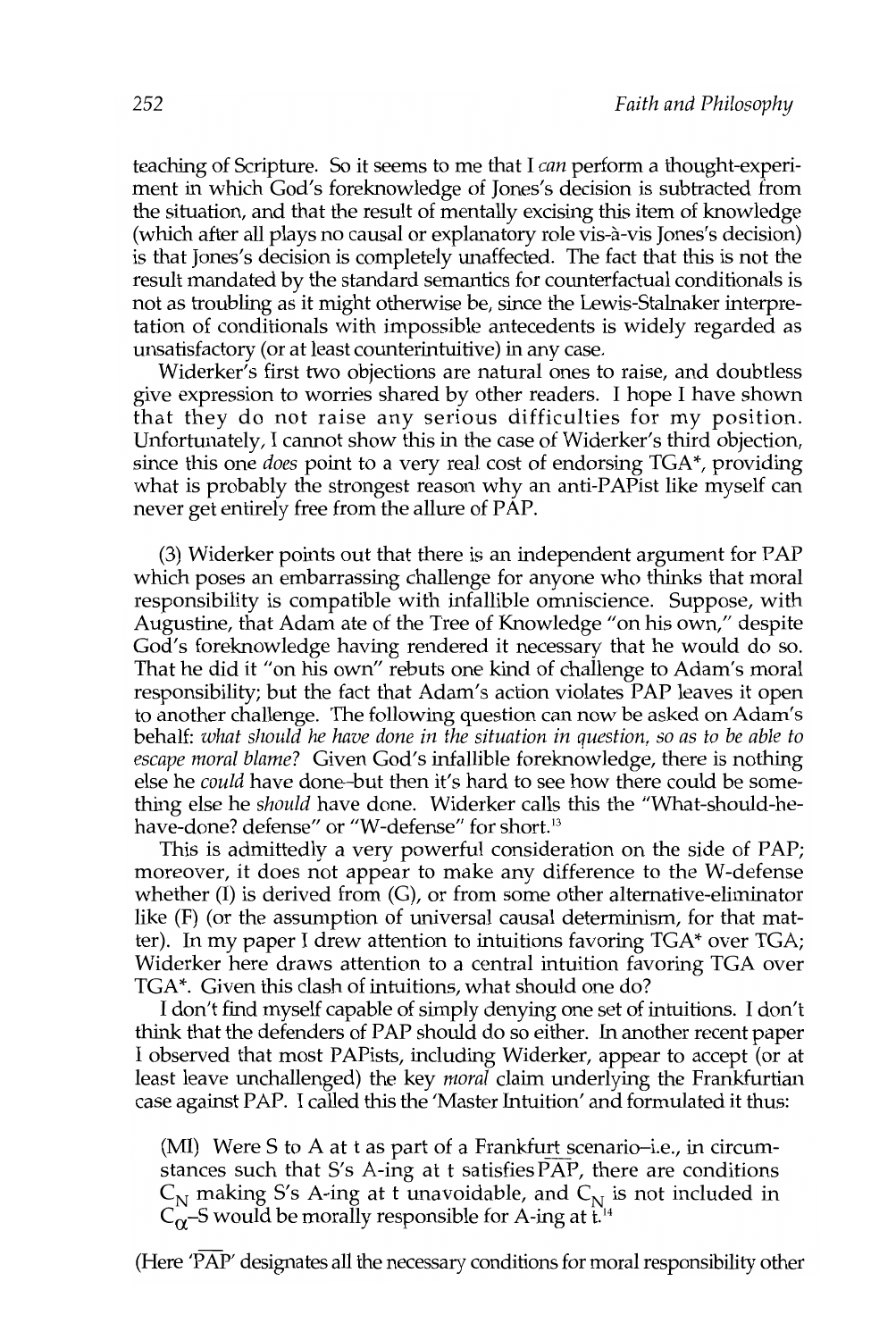than PAP and  $C_{\alpha}$  comprises all the conditions which actually contribute toward S's A-ing at t.) What critics tend to challenge instead is the *factual* claim that (F) and similar stories really do constitute "Frankfurt scenarios" as this term is used in (MI); that is, they argue that every Frankfurt story that has, and indeed can, be told is such that either (i) some requirement for moral responsibility *other* than PAP is also violated, or (ii) the putatively unavoidable action is not really unavoidable, or (iii) the conditions which were effective in bringing about the action are not disjoint from but are instead among the conditions which made the action unavoidable. But whatever success these criticisms might meet when it comes to (F), they are quite implausible in the case of (G). Because divine foreknowledge leaves all the nonmodal facts about the foreknown action alone, it's hard to see what the other requirement cited in (i) might be. And while (ii) might be pushed on "Ockhamist" grounds, this is not a move that is available to a theological fatalist (whose position is overturned if the agent can somehow avoid the foreknown action), nor is it available to Widerker, a nonfatalist who is responsible for one of the most trenchant critiques of Ockhamism in the literature.<sup>15</sup> Finally, (iii) is a nonstarter for reasons stressed earlier in this paper: there is absolutely no reason to think that the divine foreknowledge that renders the action unavoidable makes any contribution at all to bringing about the action. So it seems to me that the supporter of PAP should have just as much trouble denying the intuition that an action rendered unavoidable by divine foreknowledge may nevertheless be (libertarianly) free as I have denying the intuition that this agent is entitled to make use of Widerker's "W -defense."

If I can't simply deny the pro-PAP intuitions fueling the W -defense, there are nevertheless a couple of things 1 can do to try neutralizing them. (I leave it to Widerker and friends to say how the intuitions favoring *my* position can be neutralized.) One is to insist that the W-defense, despite its superficial appeal, rests on an outmoded notion of moral responsibility. If Frankfurt's critique of PAP is really cogent, then the question  $\tilde{f}$  what should I have done to avoid blame?" is a piece of misdirection: an agent is responsible for what she *originates* (in some fairly robust and possibly complex sense), even if alternative courses of action are not available to her. "Passing the buck" is therefore a legitimate exculpatory strategy in a Frankfurtian ethics, inasmuch as it corrects a faulty assumption about the agent's originative role. But the W-defense is irrelevant (except insofar as the agent's inability to do otherwise is traceable to outside interference-in which case the agent is entitled to pass the buck, making the W-defense unnecessary.) This first response to the W-defense, however, strikes me as excessively revisionist. If it were the only strategy available to me, 1 would be sorely tempted to jettison TGA\* in favor of TGA. Fortunately there is another strategy, which does not require abandoning the hoary maxim that "ought implies can."

This second response to the W-defense rests on doubts about how well standard possible-worlds models succeed in capturing what it is that a person *can* or *could* or *has the power to* do. These doubts are not *ad hoc,* driven simply by the adoption of a position on the problem of divine foreknowledge *v.* human freedom. When I find that 1 can't "bring myself" to do something-e.g., douse my daughter with lighter fluid and set her on fire-it's not quite right to say that 1 lack the *power* to do so. There are, to be sure, logically, metaphysically, and even nomically possible worlds in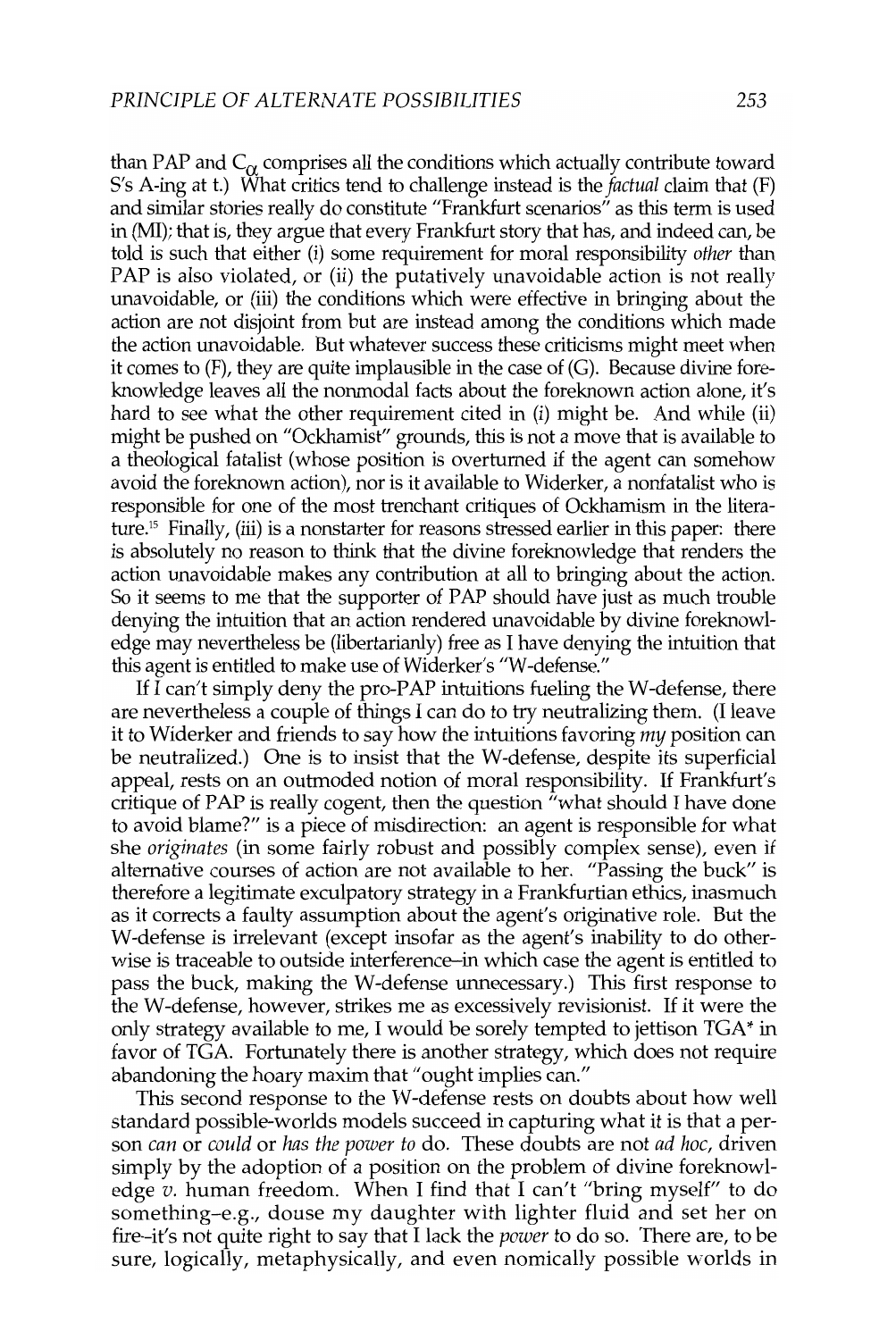which I perform this horrendous deed; but the availability of such worlds isn't why it's inappropriate to attribute to me a lack of power. One way to see this is to consider a parallel case having to do with God, where there are no alternative possibilities at all that might legitimate the ascription of power. Given God's essential goodness, for example, it may be that there is no possible world in which He personally undertakes to torture an innocent child. (Add essential omniscience so that He doesn't just fail to know what He is doing). But it's odd to conclude that He lacks the *power* to do something of which even finite human agents are capable.

Interestingly, a recent paper in this journal on the vexed question of how best to analyze divine *omnipotence* points in this direction as well.<sup>16</sup> Erik Wielenberg considers an unexcellably strong individual named 'Hercules' who demonstrates his strength by lifting incredibly heavy stones, only to fail when asked to lift a lO-lb. stone coated with grease. This is no evidence against Hercules' strength, Wielenberg observes, since it's the slipperiness of the stone rather than a lack of strength that accounts for Hercules' failure. Taking the case further,

Imagine that we have somehow acquired a ten pound stone that is *essentially* slippery. It is so slippery that no human can grip it, and so no human can lift it. Let's assume that Hercules is essentially human. It follows that there is no possible world in which Hercules lifts this stone. Yet it seems clear that Hercules is strong enough to lift the *stone-even though it is metaphysically impossible that he do SO.17* 

The moral Wielenberg draws is that the following supposition, which underlies most analyses of power, is in fact mistaken:

If x cannot bring about p then x lacks the power to bring about  $p$ .<sup>18</sup>

Perhaps somewhere in the neighborhood of such challenges to conventional wisdom lies an explanation of how it can be true *both* that Adam's eating of the Tree of Knowledge was metaphysically necessary (given God's prior knowledge of what he would do) *and* that Adam should (and could) have done otherwise.

My sense, for what it's worth, is that the availability of alternative futures is *not* a necessary condition for moral responsibility and free agency, though it *is* (under ordinary conditions) a highly reliable marker for some deeper factor (having to do with the initiation of action) which *is*  a necessary condition for moral agency. (G) offers an extraordinary context in which the availability of alternatives is not a reliable marker, making TGA\* a better argument than TGA; and there may be F-devices such that the same is true of (F). But I do not have a rich and intuitively satisfying account of this deeper factor, and without such an account I cannot *show* that the intuitions behind the W-defense must play second fiddle to those expressed in (MI). There is much that remains deeply baffling about moral agency, as Prof. Widerker would doubtless agree.

*Whittier College*